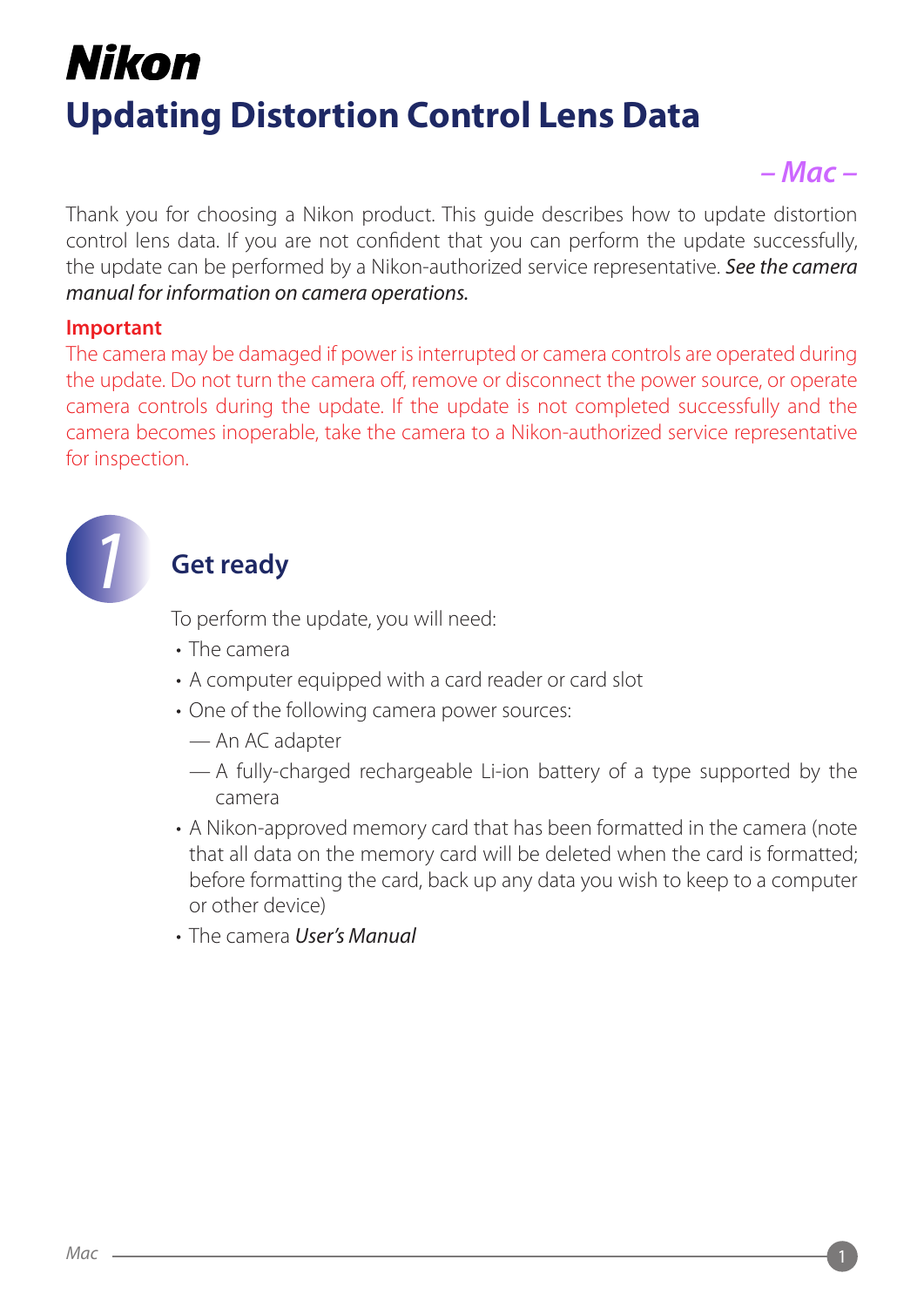

## **Check the current lens data version**

The menus displayed on your camera may differ from those shown here.

 *1 2 3*

Turn the camera on.

Press the **MENU** to display the menus.

Select **Firmware version** in the setup .menu



Confirm that the distortion control lens *4* data version ("L" or "LD"; the display varies with the camera) is one to which this update applies.



"#.###" is the distortion control data version.



Exit to the setup menu and turn the camera off.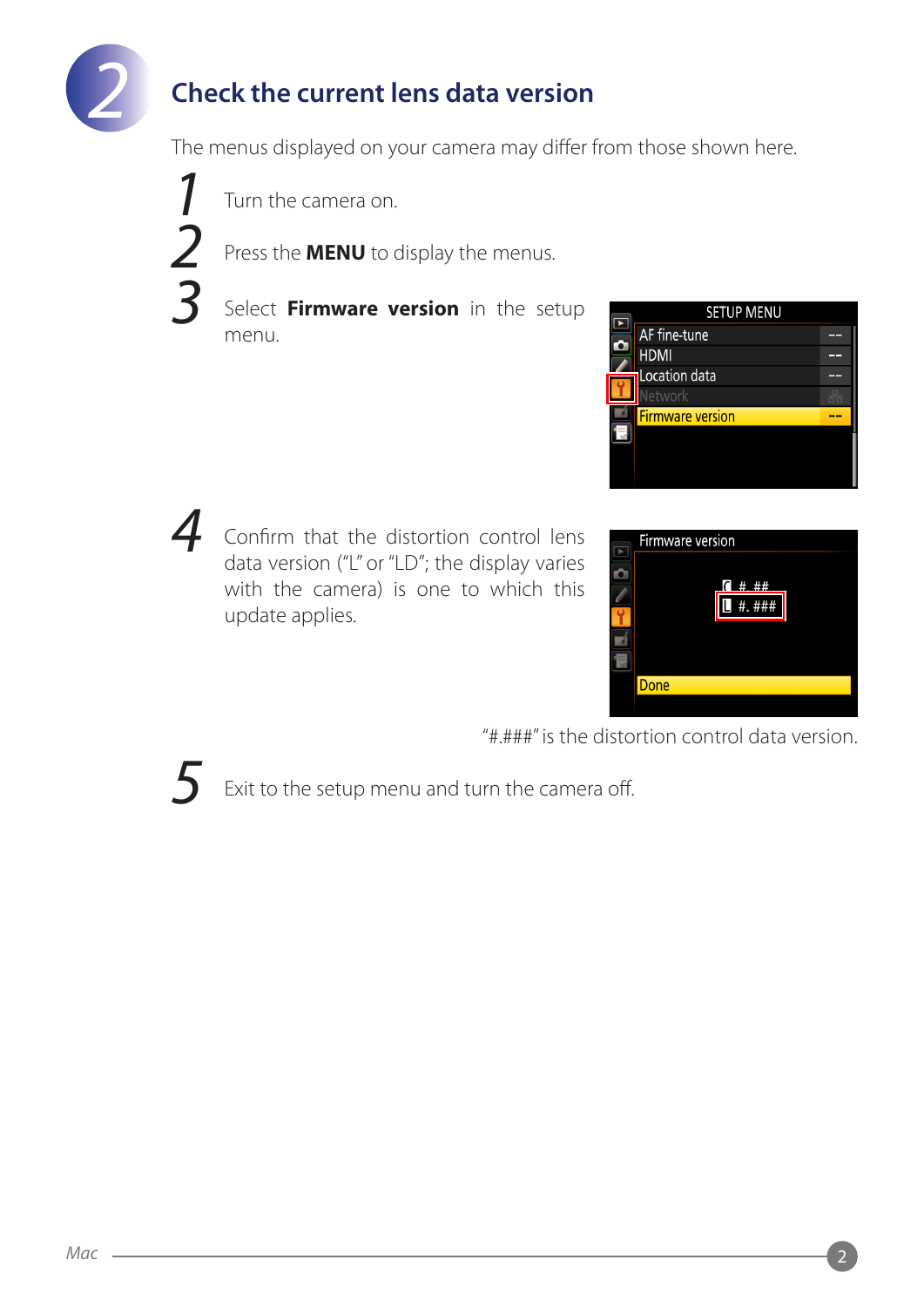

## **Download and extract the lens data**

Click the **I agree - Begin download** link on the download site to download the file "F-DCDATA-20##M.dmg", where "##" is the distortion control data version. When download is complete, a disk image will appear on the desktop containing the file and folder listed below:

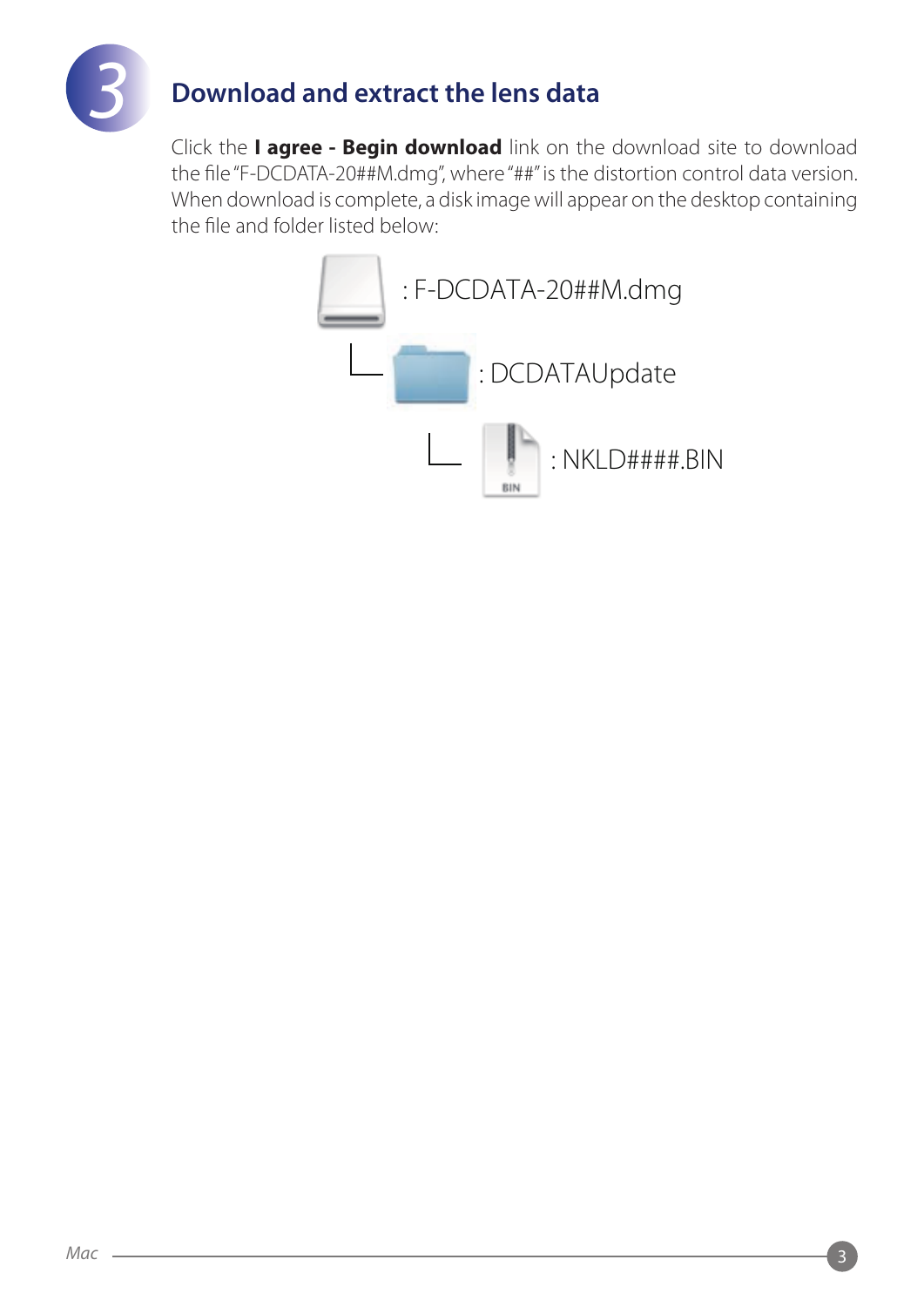

### **Copy the lens data to the memory card**

The data can be copied to the camera memory card using a computer equipped with a card reader or card slot.

Insert a formatted memory card in the card reader or card slot. If ViewNX 2 or Nikon Transfer is installed, Nikon Transfer 2 or Nikon Transfer may start automatically; exit the application before proceeding.

*2*

*1*

A camera volume will appear on the desktop. Copy "NKLD####.BIN" (where #### represents the distortion control data version) from the "Nikon" folder to this volume.



When copying is complete, confirm that the camera volume contains  $"NKLD###H.BIN"$ .

#### **Important**

Be sure to copy the lens data to the root directory of the memory card. The camera will not recognize the new data if it is placed in a folder under the root directory.

# *3*

Drag the camera volume into the Trash and remove the memory card from the card reader or card slot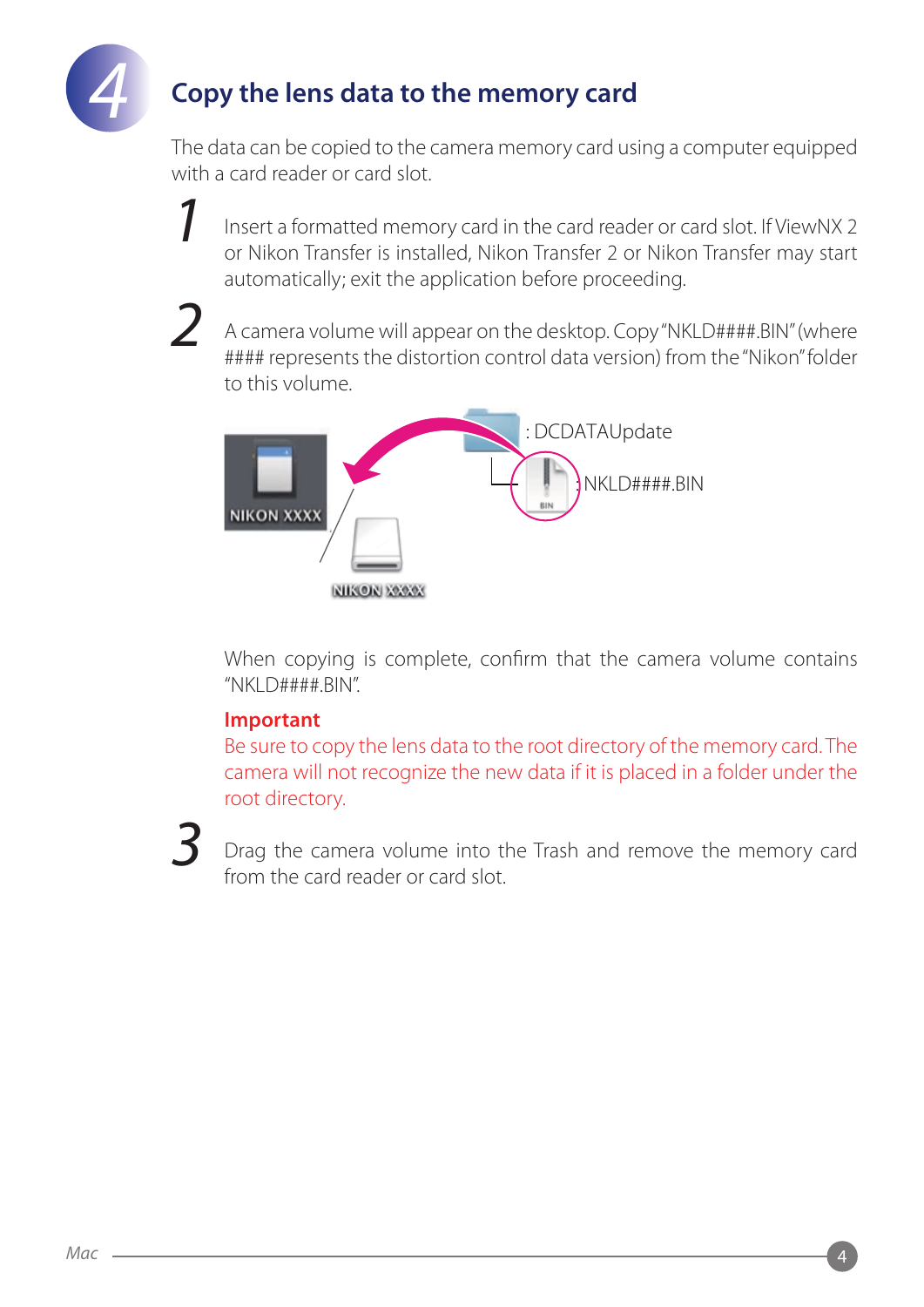

#### **Update the lens data**

The menus displayed on your camera may differ from those shown here. During the update, do not:

- Remove the memory card
- Turn the camera off
- Operate any of the camera controls
- Attach or remove lenses
- Unplug or disconnect the AC adapter
- Remove the battery
- Subject the camera to powerful electromagnetic noise

Any of the above actions could cause the camera to become inoperable.

Insert the memory card containing the lens data into the camera.

#### **Cameras with Two Memory Card Slots**

If the camera allows you to select one slot as the primary slot and the other as the secondary slot, insert the card into the slot currently selected as the primary slot. Otherwise insert the card into Slot 1.



*5*

*1*

Turn the camera on

Press the **MENU** to display the menus.

#### Select **Firmware version** in the setup .menu



The current distortion control data version ("L" or "LD"; the display varies with the camera) will be displayed. Highlight **Update** and press the OK.